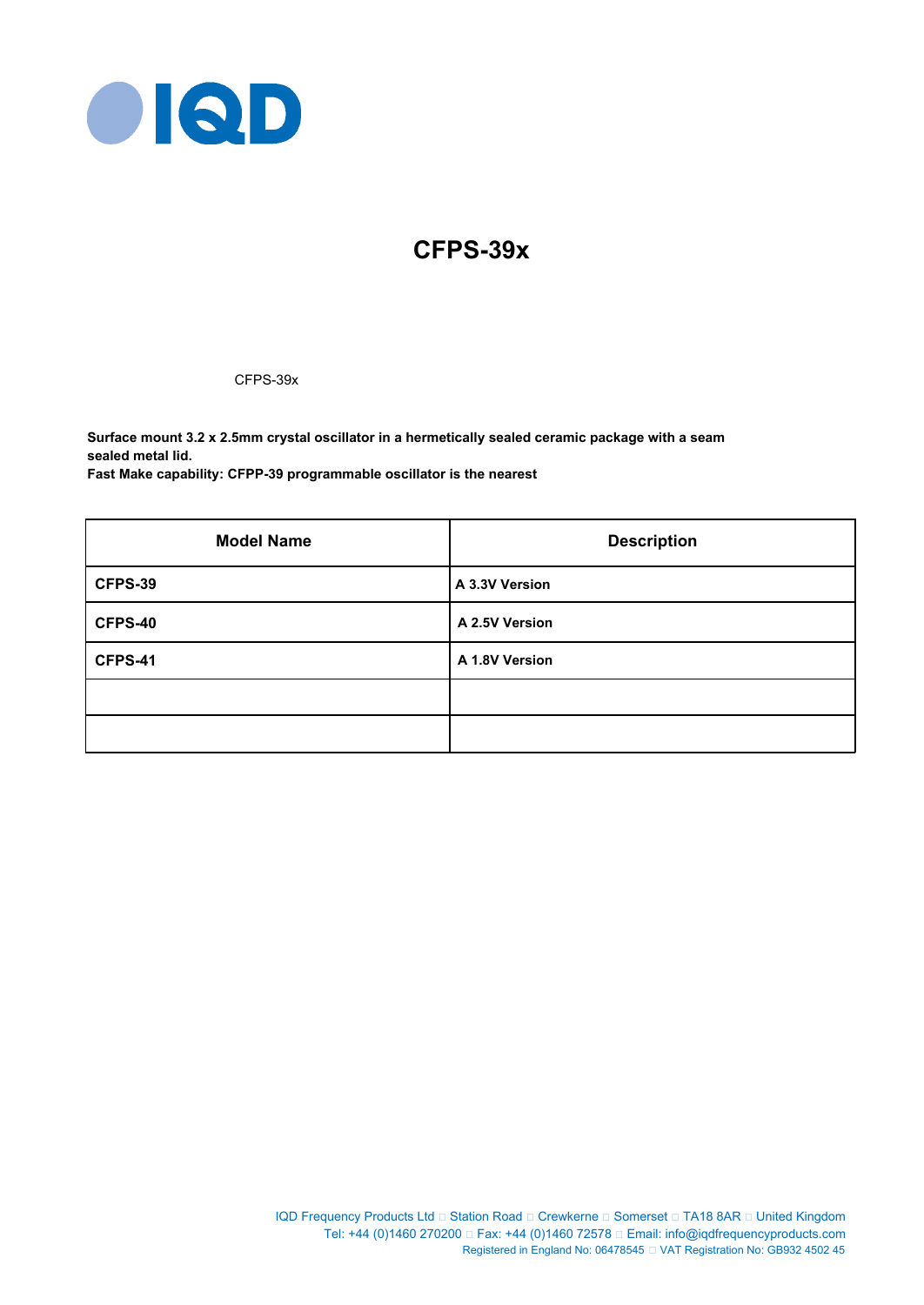

# **CFPS-39 Crystal Clock Oscillator Specification**

#### **ISSUE 6; November 2021**

#### **Description**

Surface mount 3.2 x 2.5mm crystal oscillator in a hermetically  $\blacksquare$ sealed ceramic package with a seam sealed metal lid. Fast Make capability: CFPP-39 programmable oscillator is the nearest equivalent fast make model.

#### **Frequency Parameters**

- $\blacksquare$
- 
- Frequency 2.0MHz to 125.0MHz Frequency Stability ±25.00ppm to ±100.00ppm Ageing  $\qquad \qquad \pm 3$ ppm max per year @ 25°C
- **Electrical Parameters**

Supply Voltage 3.3V ±10%

# **Operating Temperature Ranges**

-10 to 70°C

×

-40 to 85°C  $\blacksquare$ 

#### **Output Details**

 $\blacksquare$ Output Compatibility **CMOS** 

Drive Capability 15pF max

- $\blacksquare$ Output Low Vol: 10% Vs max Output High Voh: 90% Vs min
- $\blacksquare$ Start-Up Time: 10ms max. 0.7ms typ to 90% of final amplitude (under ideal conditions @ 25°C)

#### **Output Control**

- Standby Operation:  $\blacksquare$
- Logic '1' (>70% Vs) to pad 1 enables oscillator output Logic '0' (<30% Vs) to pad 1 disables oscillator output; when disabled the oscillator output goes to the high impedance state No connection to pad 1 enables oscillator output Standby Current: 10μA max

#### **Environmental Parameters**

- Storage Temperature Range: –55 to 125°C  $\blacksquare$
- × Shock: MIL-STD-202F, Method 213B: 1000G, 0.5ms, 1/2 sine wave
- Vibration: MIL-STD-202F, Method 204D, Test Condition D: 20g (10Hz-2000Hz), 4hrs in 3 mutually perpendicular planes (total 12hrs)

#### **Ordering Information**

- **Frequency\*** Model\* **Output** Frequency Stability\* Operating Temperature Range\* Supply Voltage (\*minimum required) **Example**
- 10.0MHz CFPS-39 CMOS ±50ppm –10 to 70C 3.3V

#### **Compliance**

- RoHS Status (2015/863/EU) Compliant  $\blacksquare$
- REACh Status **Compliant**
- É MSL Rating (JDEC-STD-033): Not Applicable



#### **Outline (mm)**



**Test Circuit**

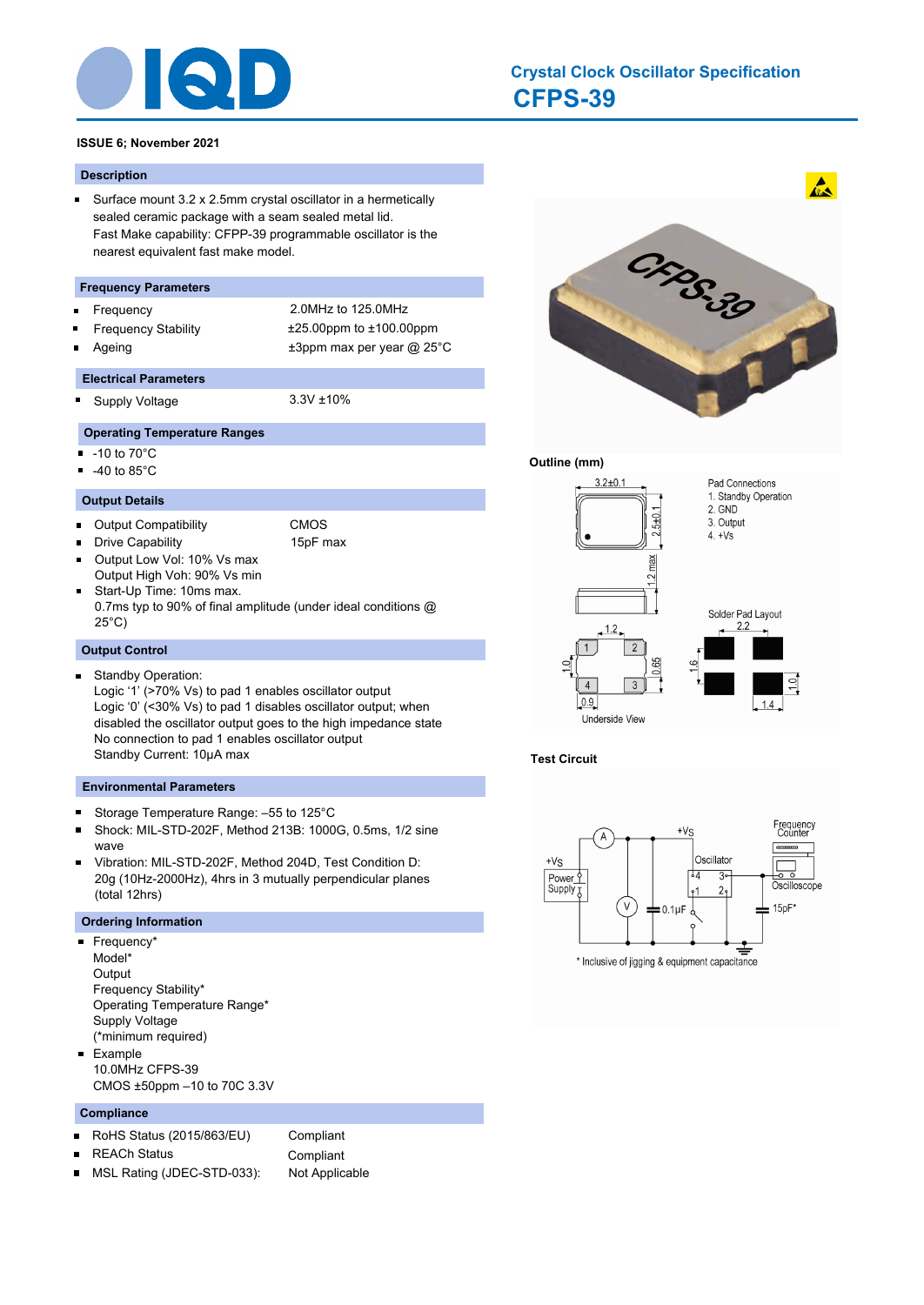

# **ISSUE 6; November 2021**

# **Packaging Details**

- Pack Style: RL3K Tape & reel in accordance with EIA-481-D Pack Size: 3,000
- Pack Style: Cutt In tape, cut from a reel Pack Size: 100

#### **Wave Form**



# **Electrical Specification - maximum limiting values 3.3V ±10%**

| Frequency<br>Min | Frequency<br>Max | <b>Temperature</b><br>Range | <b>Stability</b><br>(Min) | Current<br><b>Draw</b> | <b>Rise and Fall</b><br>Time | <b>Duty Cycle</b> |
|------------------|------------------|-----------------------------|---------------------------|------------------------|------------------------------|-------------------|
|                  |                  | $^{\circ}$ C                | ppm                       | mA                     | ns                           | $\%$              |
| 2.0MHz           | 9.999999MHz      | $-10$ to $70$               | ±25.0                     | 7                      | 5                            | 45/55%            |
|                  |                  | $-40$ to 85                 | ±25.0                     | 7                      | 5                            | 45/55%            |
| 10.0MHz          | 19.999999MHz     | $-10$ to $70$               | ±25.0                     | 7                      | 5                            | 45/55%            |
|                  |                  | $-40$ to 85                 | ±25.0                     | $\overline{7}$         | 5                            | 45/55%            |
| 20.0MHz          | 31.999999MHz     | $-10$ to $70$               | ±25.0                     | 12                     | 5                            | 45/55%            |
|                  |                  | $-40$ to 85                 | ±25.0                     | 12                     | 5                            | 45/55%            |
| 32.0MHz          | 50.0MHz          | $-10$ to $70$               | ±25.0                     | 20                     | 5                            | 45/55%            |
|                  |                  | $-40$ to 85                 | ±25.0                     | 20                     | 5                            | 45/55%            |
| 50.000001MHz     | 125.0MHz         | $-10$ to $70$               | ±25.0                     | 30                     | 5                            | 40/60%            |
|                  |                  | $-40$ to 85                 | ±25.0                     | 30                     | 5                            | 40/60%            |

*This document was correct at the time of printing; please contact your local sales office for the latest version. Click to view latest version on our website.*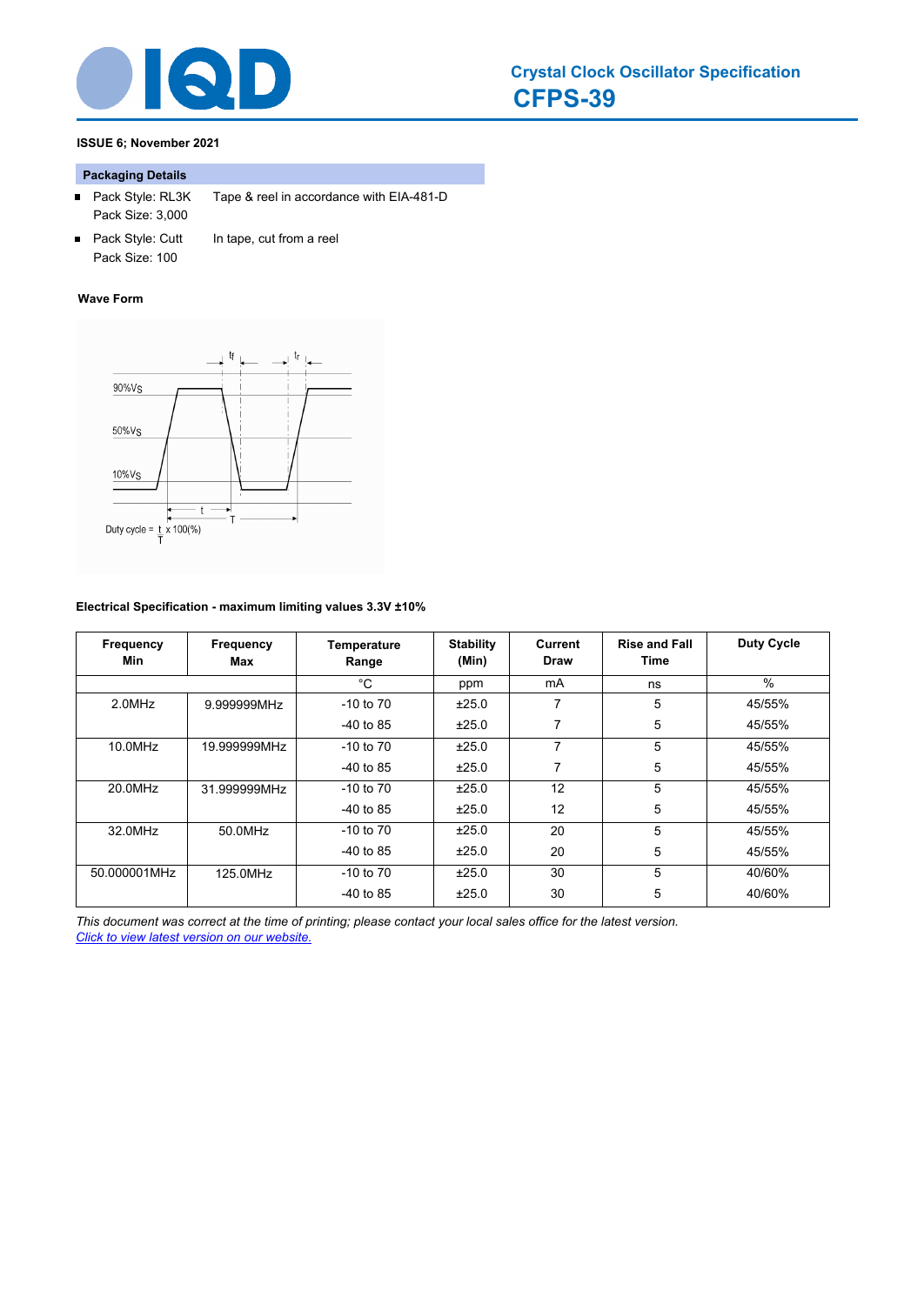

# **CFPS-40 Crystal Clock Oscillator Specification**

# **ISSUE 6; October 2021**

#### **Description**

 $\blacksquare$ Surface mount 3.2 x 2.5mm crystal oscillator in a hermetically sealed ceramic package with a seam sealed metal lid. Fast Make capability: CFPP-40 programmable oscillator is the nearest equivalent fast make model.

#### **Frequency Parameters**

- $\blacksquare$
- 
- Frequency 2.0MHz to 125.0MHz Frequency Stability ±25.00ppm to ±100.00ppm Ageing  $\qquad \qquad \pm 3$ ppm max per year @ 25°C
- **Electrical Parameters**

Supply Voltage 2.5V ±5%

# **Operating Temperature Ranges**

- -10 to 70°C
- -40 to 85°C  $\blacksquare$

#### **Output Details**

- $\blacksquare$ Output Compatibility **CMOS**
- $\blacksquare$ Drive Capability 15pF max
- $\blacksquare$ Start-Up Time: 10ms max
- $\blacksquare$ Output Low Vol: 10% Vs max Output High Voh: 90% Vs min

#### **Output Control**

- Standby Operation:
	- Logic '1' (>70% Vs) to pad 1 enables oscillator output Logic '0' (<30% Vs) to pad 1 disables oscillator output; when disabled the oscillator output goes to the high impedance state No connection to pad 1 enables oscillator output Standby Current: 10μA max

#### **Environmental Parameters**

- Storage Temperature Range: –55 to 125°C  $\blacksquare$
- Shock: MIL-STD-202F, Method 213B: 1000G, 0.5ms, 1/2 sine  $\blacksquare$ wave
- $\blacksquare$ Vibration: MIL-STD-202F, Method 204D, Test Condition D: 20g (10Hz-2000Hz), 4hrs in 3 mutually perpendicular planes (total 12hrs)

# **Ordering Information**

- Frequency\* Model\* **Output** Frequency Stability\* Operating Temperature Range\* Supply Voltage (\*minimum required)
- **Example** 10.0MHz CFPS-40 CMOS ±50ppm –10 to 70C 2.5V

#### **Compliance**

- $\blacksquare$ RoHS Status (2015/863/EU) Compliant
- $\blacksquare$
- REACh Status **Compliant**
- MSL Rating (JDEC-STD-033): Not Applicable

#### **Packaging Details**

- Pack Style: Cutt In tape, cut from reel  $\blacksquare$ Pack Size: 100
- Pack Style: RL3K Tape & reel in accordance with EIA-481-D  $\blacksquare$ Pack Size: 3,000



# **Outline (mm)**



# **Test Circuit**

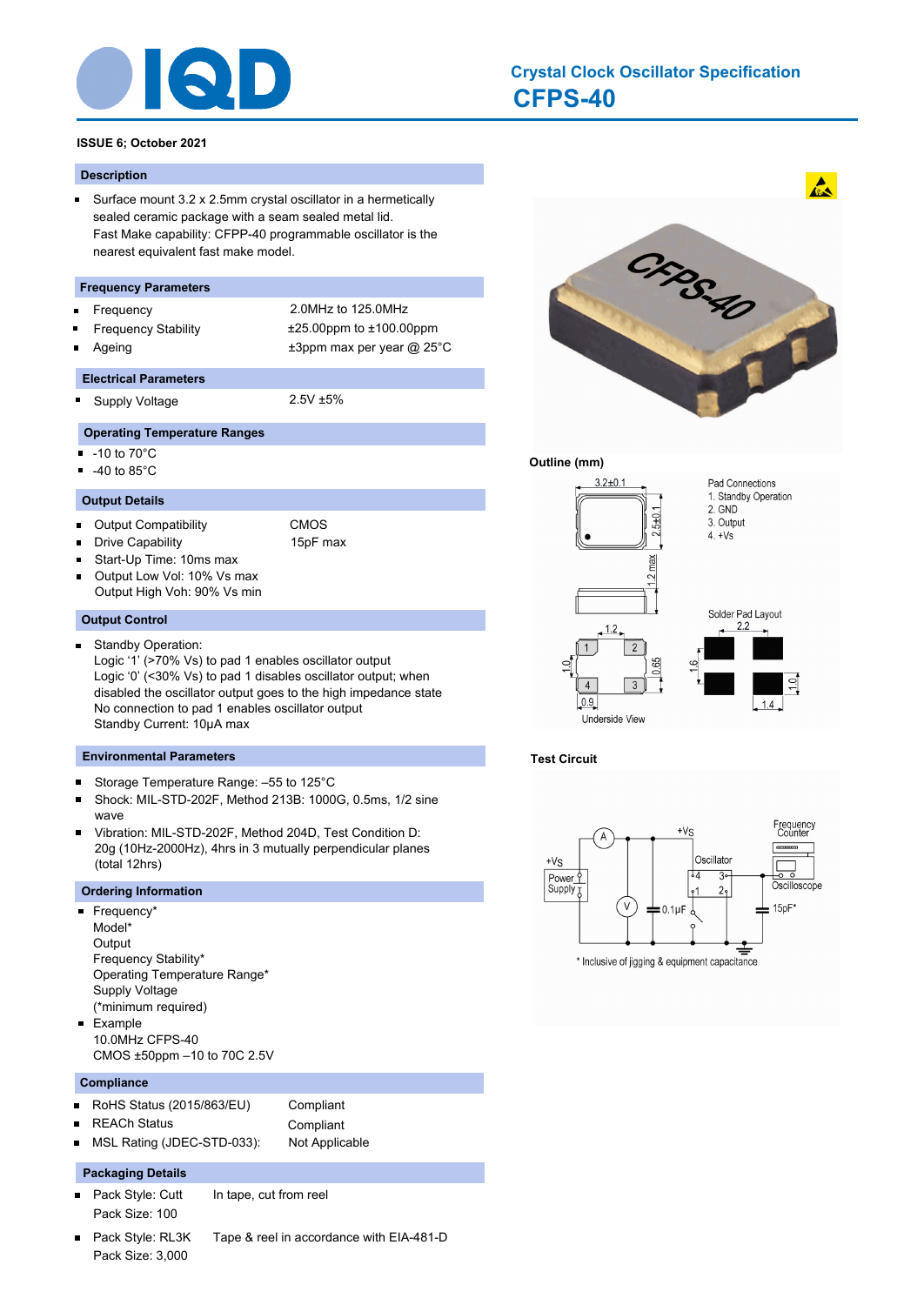

# **ISSUE 6; October 2021**

# **Wave Form**



# **Electrical Specification - maximum limiting values 2.5V ±5%**

| Frequency<br>Min | Frequency<br>Max | Temperature<br>Range | <b>Stability</b><br>(Min) | <b>Current</b><br>Draw | <b>Rise and Fall</b><br>Time | <b>Duty Cycle</b> |
|------------------|------------------|----------------------|---------------------------|------------------------|------------------------------|-------------------|
|                  |                  | °C                   | ppm                       | mA                     | ns                           | $\%$              |
| 2.0MHz           | 9.999999MHz      | $-10$ to $70$        | ±25.0                     | 6                      | 5                            | 40/60%            |
|                  |                  | $-40$ to 85          | ±25.0                     | 6                      | 5                            | 40/60%            |
| 10.0MHz          | 19.999999MHz     | $-10$ to $70$        | ±25.0                     | 8                      | 5                            | 40/60%            |
|                  |                  | $-40$ to 85          | ±25.0                     | 8                      | 5                            | 40/60%            |
| 20.0MHz          | 31.999999MHz     | $-10$ to $70$        | ±25.0                     | 8                      | 5                            | 40/60%            |
|                  |                  | $-40$ to 85          | ±25.0                     | 8                      | 5                            | 40/60%            |
| 32.0MHz          | 50.0MHz          | $-10$ to $70$        | ±25.0                     | 20                     | 5                            | 40/60%            |
|                  |                  | $-40$ to 85          | ±25.0                     | 20                     | 5                            | 40/60%            |
| 50.000001MHz     | 125.0MHz         | $-10$ to $70$        | ±25.0                     | 30                     | 5                            | 40/60%            |
|                  |                  | $-40$ to 85          | ±25.0                     | 30                     | 5                            | 40/60%            |

*This document was correct at the time of printing; please contact your local sales office for the latest version. Click to view latest version on our website.*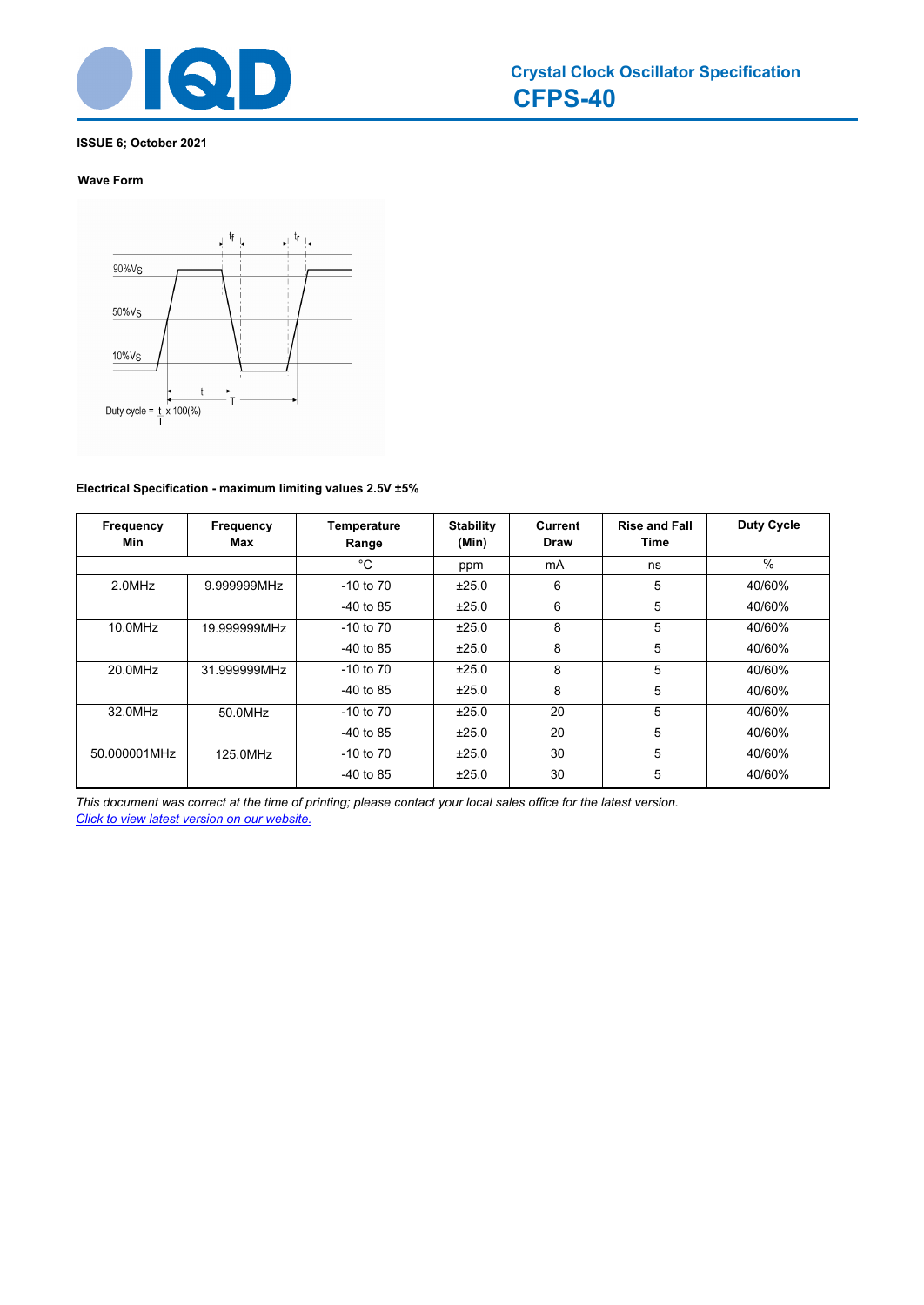

# **CFPS-41 Crystal Clock Oscillator Specification**

# **ISSUE 6; February 2022**

#### **Description**

 $\blacksquare$ Surface mount 3.2 x 2.5mm crystal oscillator in a hermetically sealed ceramic package with a seam sealed metal lid. Fast Make capability: CFPP-41 programmable oscillator is the nearest equivalent fast make model.

#### **Frequency Parameters**

- $\blacksquare$
- 
- Frequency 2.0MHz to 125.0MHz Frequency Stability ±25.00ppm to ±100.00ppm Ageing  $\qquad \qquad \pm 3$ ppm max per year @ 25°C
- **Electrical Parameters**
	- Supply Voltage 1.8V ±5%

# **Operating Temperature Ranges**

- -10 to 70°C
- -40 to 85°C  $\blacksquare$

 $\blacksquare$ 

÷

#### **Output Details**

 $\blacksquare$ Output Compatibility **CMOS** 

Drive Capability 15pF max

 $\blacksquare$ Output Low Vol: 10% Vs max Output High Voh: 90% Vs min

**Output Control**

- Standby Operation: Logic '1' (>70% Vs) to pad 1 enables oscillator output Logic '0' (<30% Vs) to pad 1 disables oscillator output; when disabled the oscillator output goes to the high impedance state No connection to pad 1 enables oscillator output Standby Current: 10µA max
- Start-Up Time: 10ms max  $\blacksquare$

#### **Environmental Parameters**

- Storage Temperature Range: –55 to 125°C ×
- Shock: MIL-STD-202F, Method 213B: 1000G, 0.5ms, 1/2 sine wave
- Vibration: MIL-STD-202F, Method 204D, Test Condition D: 20g (10Hz-2000Hz), 4hrs in 3 mutually perpendicular planes (total 12hrs)

#### **Ordering Information**

- Frequency\* Model\* **Output** Frequency Stability\* Operating Temperature Range\* Supply Voltage (\*minimum required) Example
- 10.0MHz CFPS-41 CMOS ±50ppm –10 to 70C 1.8V

#### **Compliance**

 $\blacksquare$ 

- RoHS Status (2015/863/EU) Compliant  $\blacksquare$  $\blacksquare$
- REACh Status **Compliant** MSL Rating (JDEC-STD-033): Not Applicable

#### **Packaging Details**

- $\blacksquare$ Pack Style: Cutt In tape, cut from a reel Pack Size: 100
- 
- Pack Style: RL3K Tape & reel in accordance with EIA-481-D  $\blacksquare$ Pack Size: 3,000



#### **Outline (mm)**



# **Test Circuit**